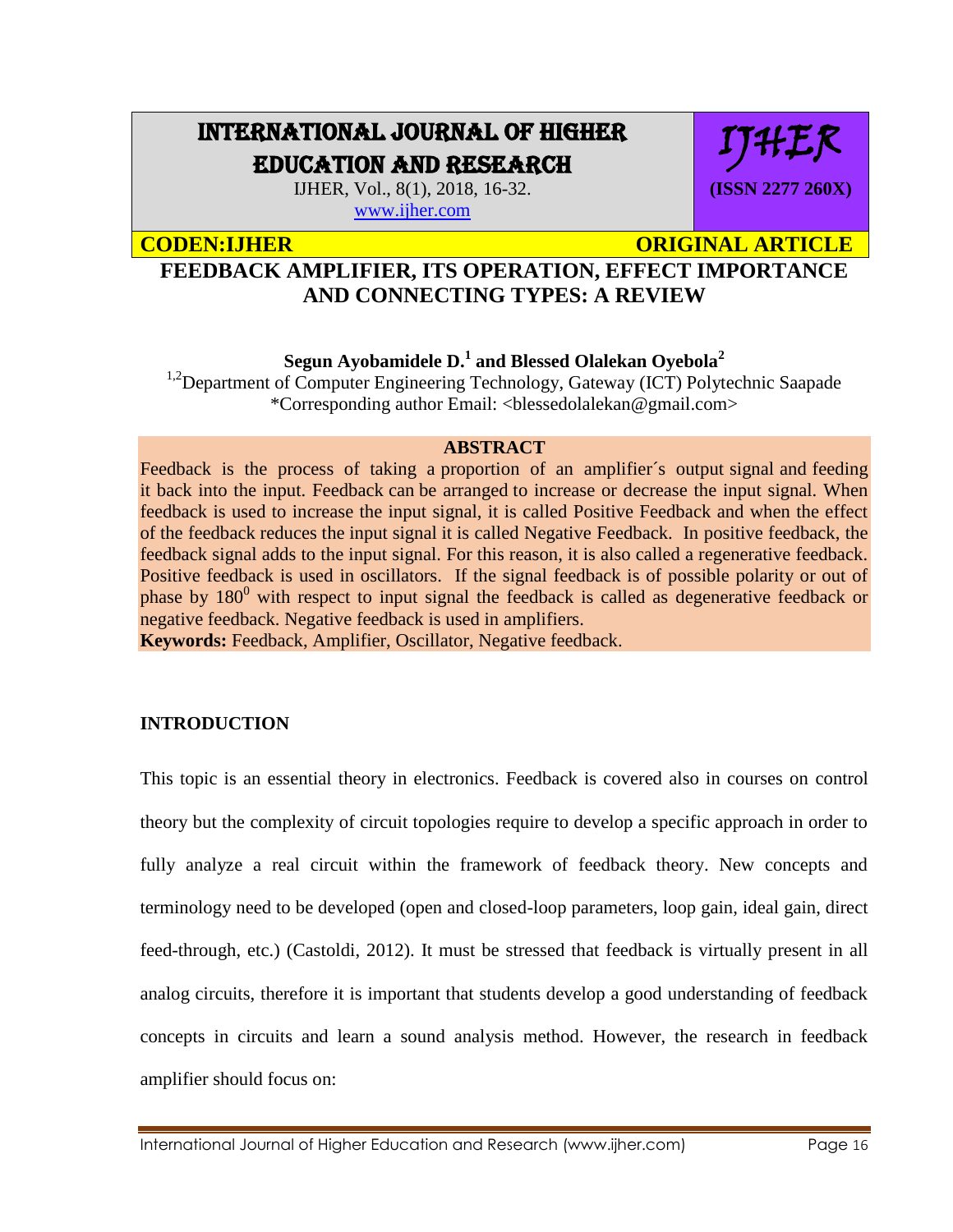- *a.* To study the various feedback amplifiers, their qualities and differences.
- *b.* Understand the working operation, characteristics and how feedback amplifier functions.
- *c.* To understand feedback amplifier with other electrical components on a circuit.
- *d.* To understand the general expression of a basic amplifier circuit.
- *e.* How to solve the problem of negative feedback transistor amplifier using h-parameter.
- *f.* Characteristics of negative feedback amplifier.

#### **FEEDBACK AMPLIFIER AND TYPES**

#### **Positive feedback**

When the feedback energy (voltage or current) is in phase with the input signal and thus aids it, it is called positive feedback. Both amplifier and feedback network introduce a phase shift of 180°, figure 1. The result is a 360 $^{\circ}$  phase shift around the loop, causing the feedback voltage  $V_f$  to be in phase with the input signal  $V_{in}$  (Amplifiers with Negative Feedback - Talking Electronics, 2017).



Fig.1. Positive feedback with a phase shift of 180°

International Journal of Higher Education and Research (www.ijher.com) Page 17 The positive feedback increases the gain of the amplifier. However, it has the disadvantages of increased distortion and instability. Therefore, positive feedback is seldom employed in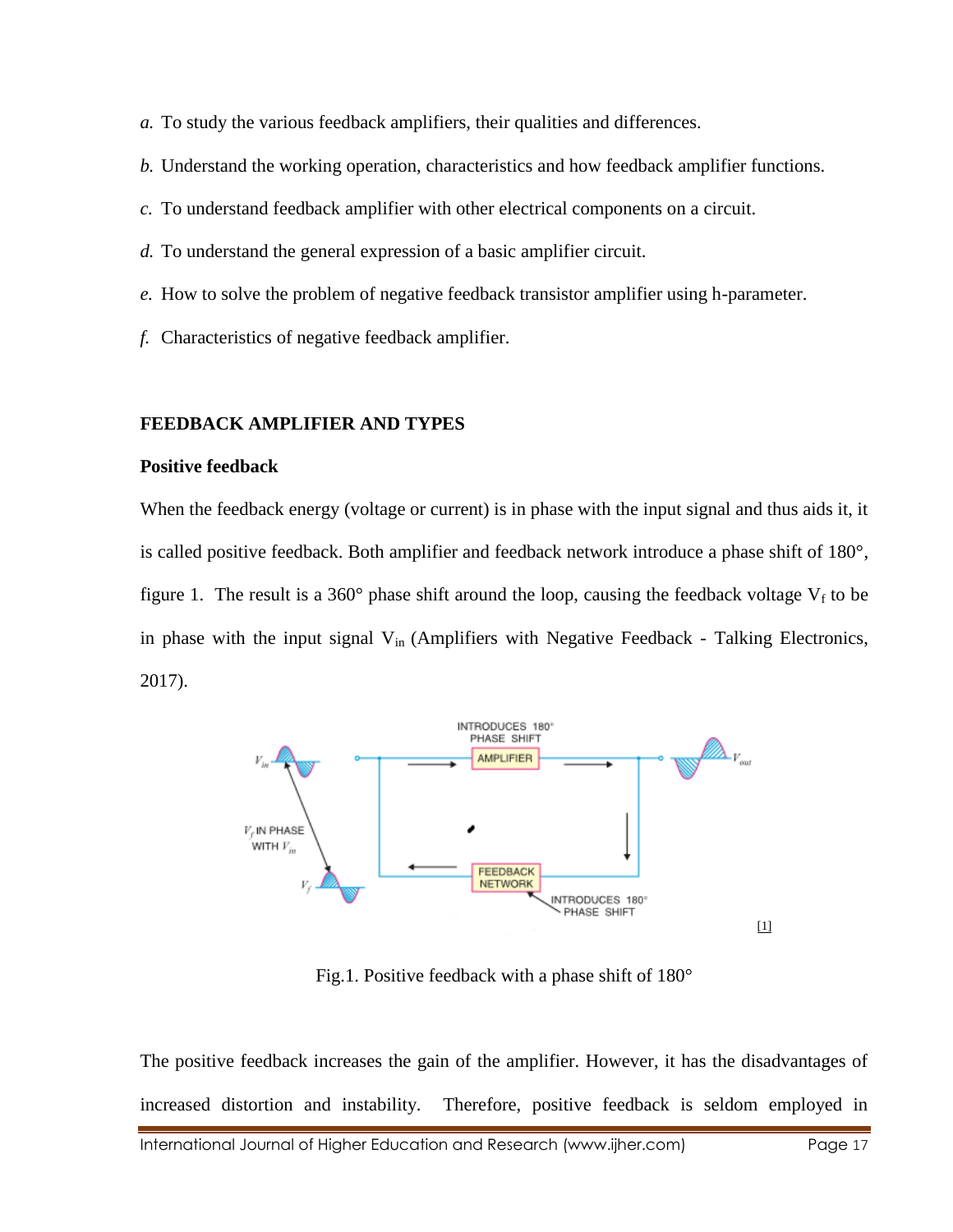amplifiers. One important use of positive feedback is in oscillators. As we shall see in the next chapter, if positive feedback is sufficiently large, it leads to oscillations. As a matter of fact, an oscillator is a device that converts D.C power into A.C power of any desired frequency  $^{[2]}$ .

# **Negative feedback**

When the feedback energy (voltage or current) is out of phase with the input signal and thus opposes it, it is called negative feedback. As shown below, the amplifier introduces a phase shift of 180° into the circuit while the feedback network is so designed that it introduces no phase shift (i.e.,  $0^{\circ}$  phase shift). The result is that the feedback voltage  $V_f$  (figure 2) is 180° out of phase with the input signal  $V_{in}$  (Amplifiers with Negative Feedback - Talking Electronics, 2017).



Fig.2. Negative feedback with a phase shift of 180°

Negative feedback reduces the gain of the amplifier. However, the advantages of negative feedback are: reduction in distortion, stability in gain, increased bandwidth and improved input and output impedances. It is due to these advantages that negative feedback is frequently employed in amplifiers [3].

## Table 1. Advantages of feed feedback amplifiers

International Journal of Higher Education and Research (www.ijher.com) Page 18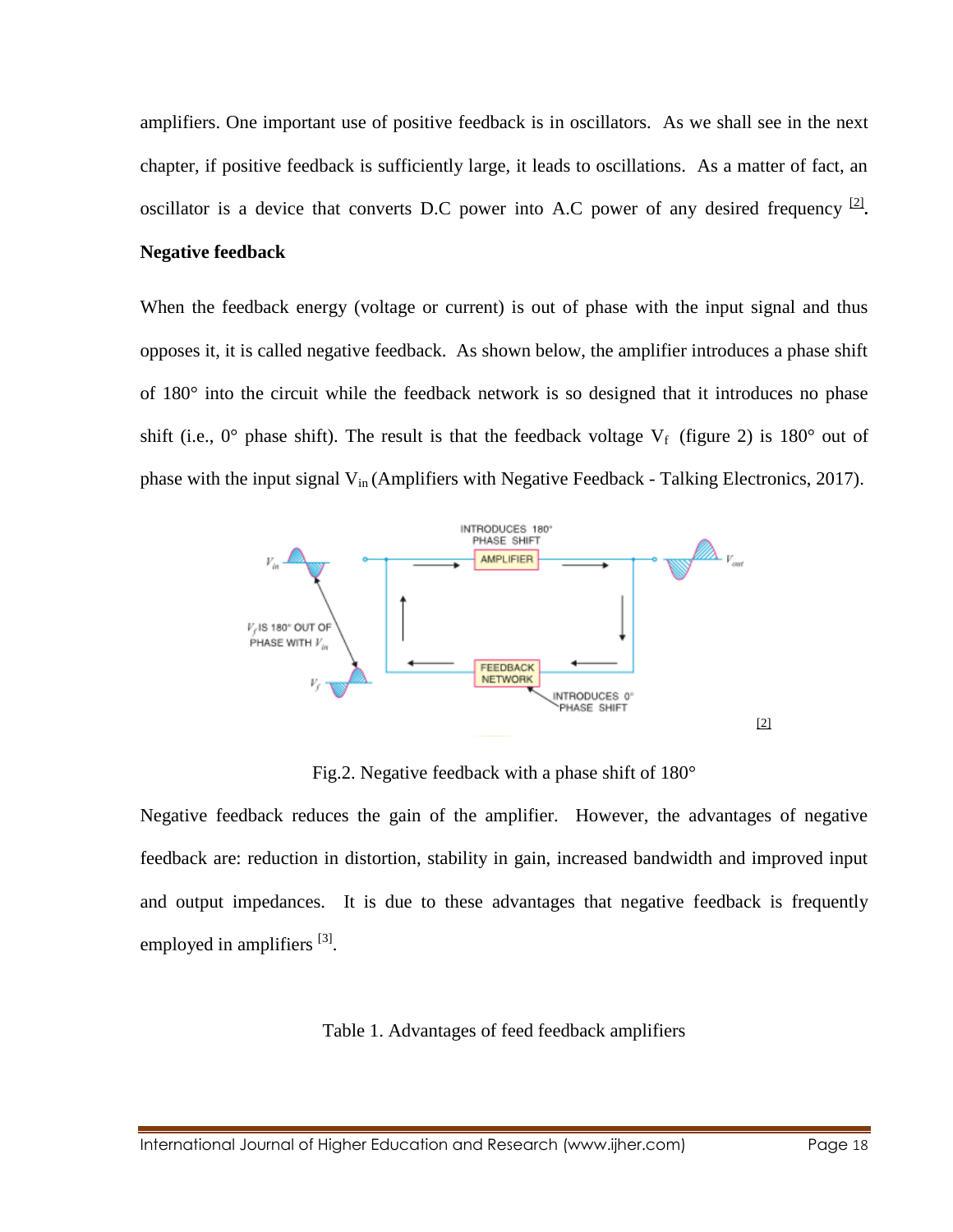| Negative feedback                                                              | Positive feedback                                                                                  |  |  |
|--------------------------------------------------------------------------------|----------------------------------------------------------------------------------------------------|--|--|
| In negative feedback the input signal<br>and feedback are out of phase by 180° | In positive feedback the input signal<br>and feedback signal are in phase $(0^{\circ}$ or<br>360°) |  |  |
| Voltage gain of negative feedback<br>amplifier is given by                     | Voltage gain of positive<br>feedback<br>amplifier is given by                                      |  |  |
| Avf = $\underline{Av}$                                                         | $Avf = Av$                                                                                         |  |  |
| $1 + \beta Av$                                                                 | $1 - \beta Av$                                                                                     |  |  |
| where $Avf = gain$ with feedback                                               | where $Avf = gain$ with feedback                                                                   |  |  |
| $Av = open loop gain of amplitude.$                                            | $Av = open loop gain of amplifier.$                                                                |  |  |
| $\beta$ = feedback factor.                                                     | $\beta$ = feedback factor.                                                                         |  |  |
| Negative feedback increases stability<br>of the amplifier                      | Stability of amplifier decreases.                                                                  |  |  |
| Reduces distortion                                                             | Increases distortion.                                                                              |  |  |
| Bandwidth increased.                                                           | Bandwidth decreases.                                                                               |  |  |
| Used in amplifiers.                                                            | Used in oscillators.                                                                               |  |  |

It is due to these advantages (see table 1), negative feedback is frequently employed in amplifiers while positive feedback is used for oscillators.

# **A Basic Feedback Amplifier**

The block diagram of a basic feedback amplifier is shown below in figure 3 and  $4^{2}$ .



Fig. 3. Feedback system block diagram

| $Vs = Source voltage$              | $V_0$ = Output voltage                      |
|------------------------------------|---------------------------------------------|
| $V_d$ = voltage at input terminals | $V_r$ = return voltage                      |
| $A =$ Amplifier of gain            | $\beta$ = feedback network with attenuation |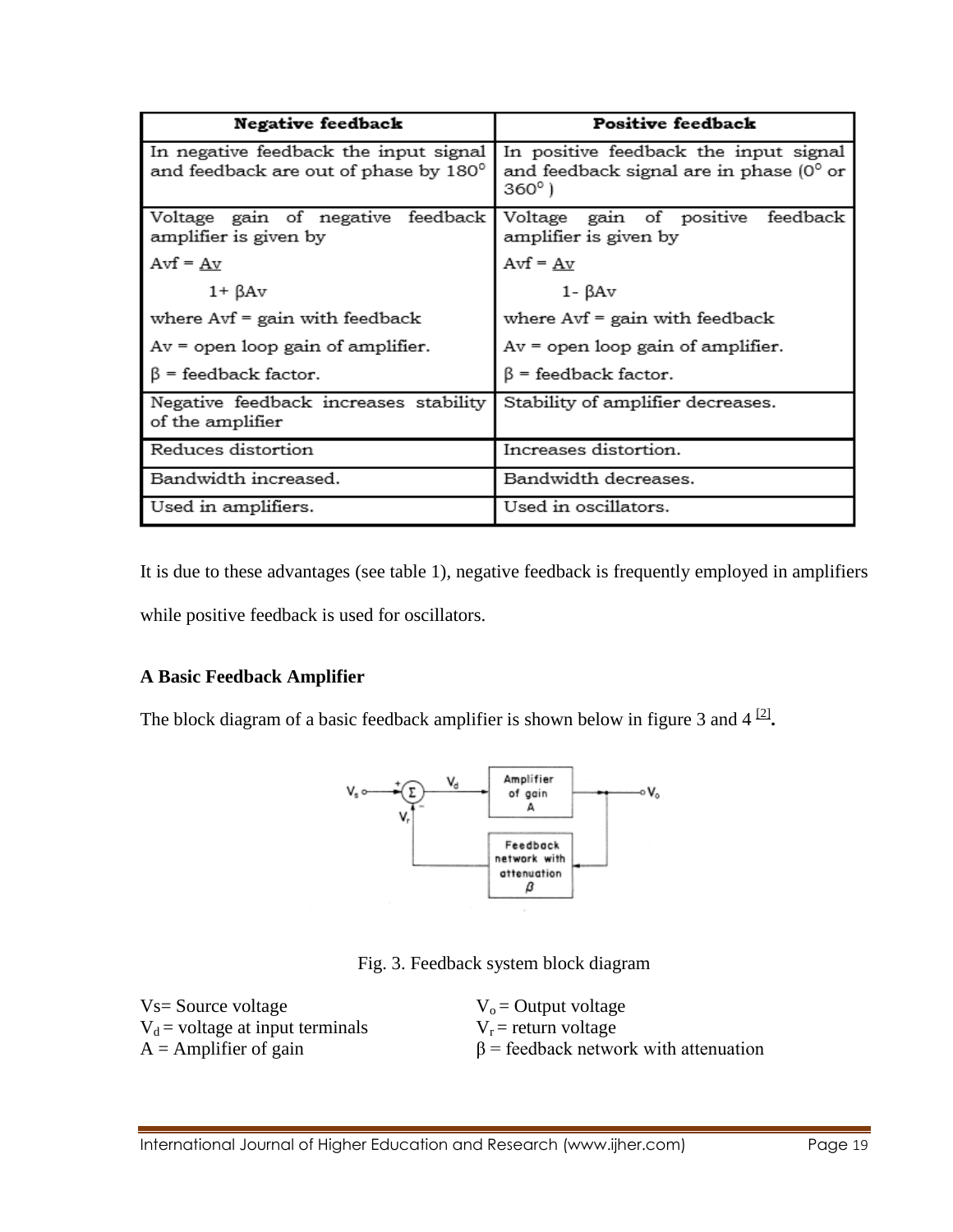**General Expression for Stage Gain of a Basic Feedback Amplifier**

$$
A_{vf} = \frac{A_v}{1 + \beta A_v}
$$

Negative feedback Ampilifer A, Feedback β

Fig. 4. Feedback amplifier

$$
V_{id} = V_{in} - V_f
$$

Where  $V_{in}$  = input voltage

 $V_f$  = feedback voltage

 $V =$  difference input voltage

The circuit amplifies the difference input voltage *Vid*. This difference is equal to the input voltage  $V_{in}$  minus feedback voltage  $V_f$ . In the other words the feedback voltage always opposes the input voltage (or is out of phase by 180° with respect to the input voltage) hence, the feedback is said to be negative.

$$
V_o = A_v V_{in} - A_v V_f
$$
  
\n
$$
\beta = \frac{V_f}{V_o}
$$
  
\n
$$
V_o + A_v \beta V_o = A_v V_{in}
$$
  
\n
$$
V_o (1 + A_v \beta) = A_v V_{in}
$$
  
\n
$$
\frac{V_o}{V_{in}} = \frac{A_v}{(1 + A_v \beta)}, \qquad A_{vf} = \frac{V_o}{V_{in}}
$$
  
\n
$$
A_{vf} = \frac{A_v}{(1 + A_v \beta)}
$$

International Journal of Higher Education and Research (www.ijher.com) Page 20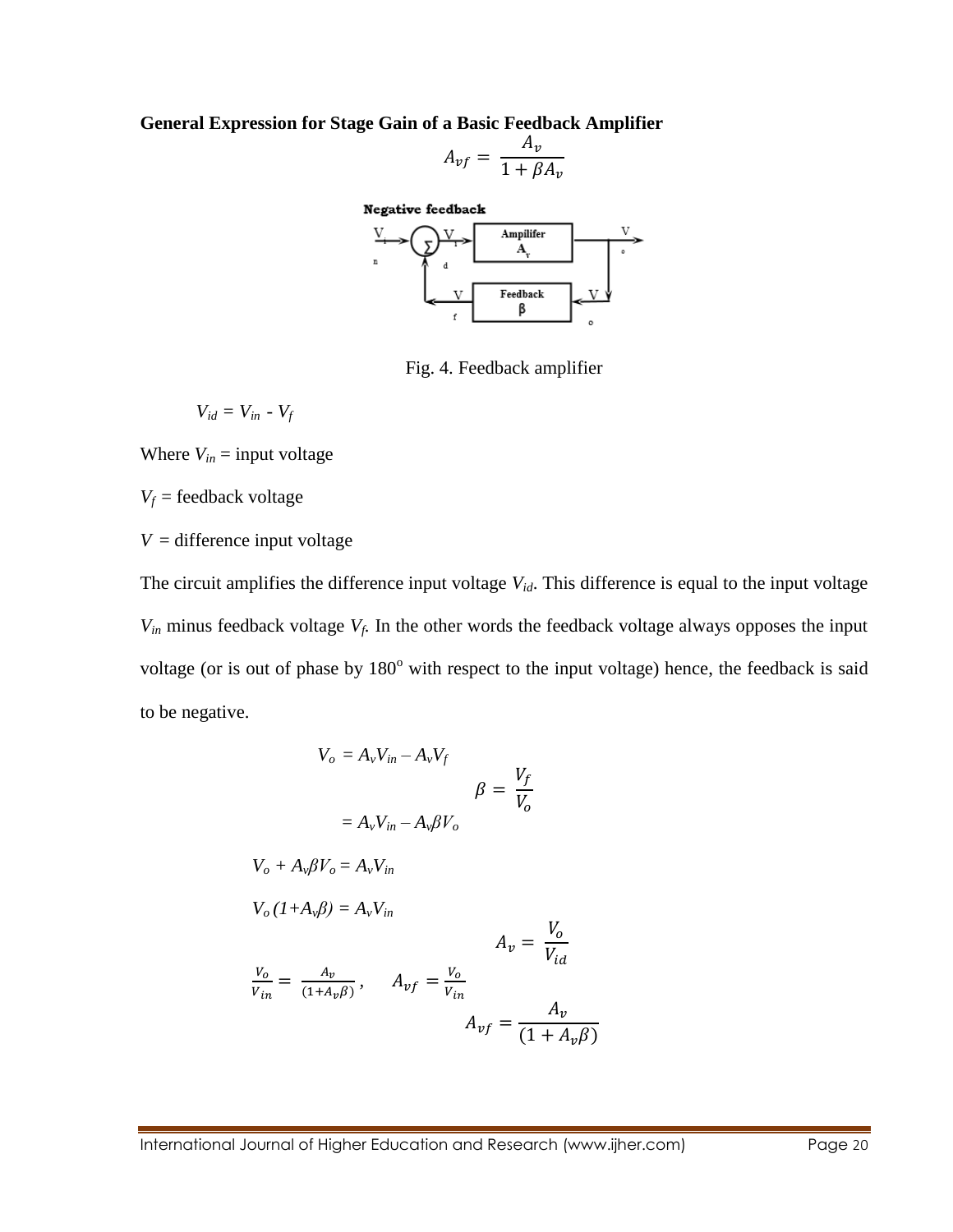Gain with feedback with feedback is reduced by factor  $1 + A<sub>v</sub>β$ . Equation shows that feedback (ve) reduces gain of amplifier.

$$
A_{vf} = \frac{A_v}{(1 + A_v \beta)}
$$

## **Negative Feedback Connection Types and Effects**

*Series Current Feedback Amplifier*



Fig. 5. Series Current Feedback Amplifier

Series-Series Feedback Systems (figure 5), also known as series current feedback, operates as a voltage-current controlled feedback system. In the series current configuration the feedback error signal is in series with the input and is proportional to the load current, *Iout.* Actually, this type of feedback converts the current signal into a voltage which is actually fed back and it is this voltage which is subtracted from the input (Amplifiers with Negative Feedback - Talking Electronics, 2017). For the series-series connection, the configuration is defined as the output current to the input voltage. Because the output current, Io of the series connection is fed back as a voltage, this increases both the input and output impedances of the system. Therefore, the circuit works best as a transconductance amplifier with the ideal input resistance, *Rin* being very large, and the ideal output resistance, Rout is also very large. Then the "series-series feedback configuration" functions as transconductance type amplifier system as the input signal is a voltage and the output signal is a current. Then for a series-series feedback circuit the transfer gain is given as:  $G_m = V_{out} \div I_{in}$ .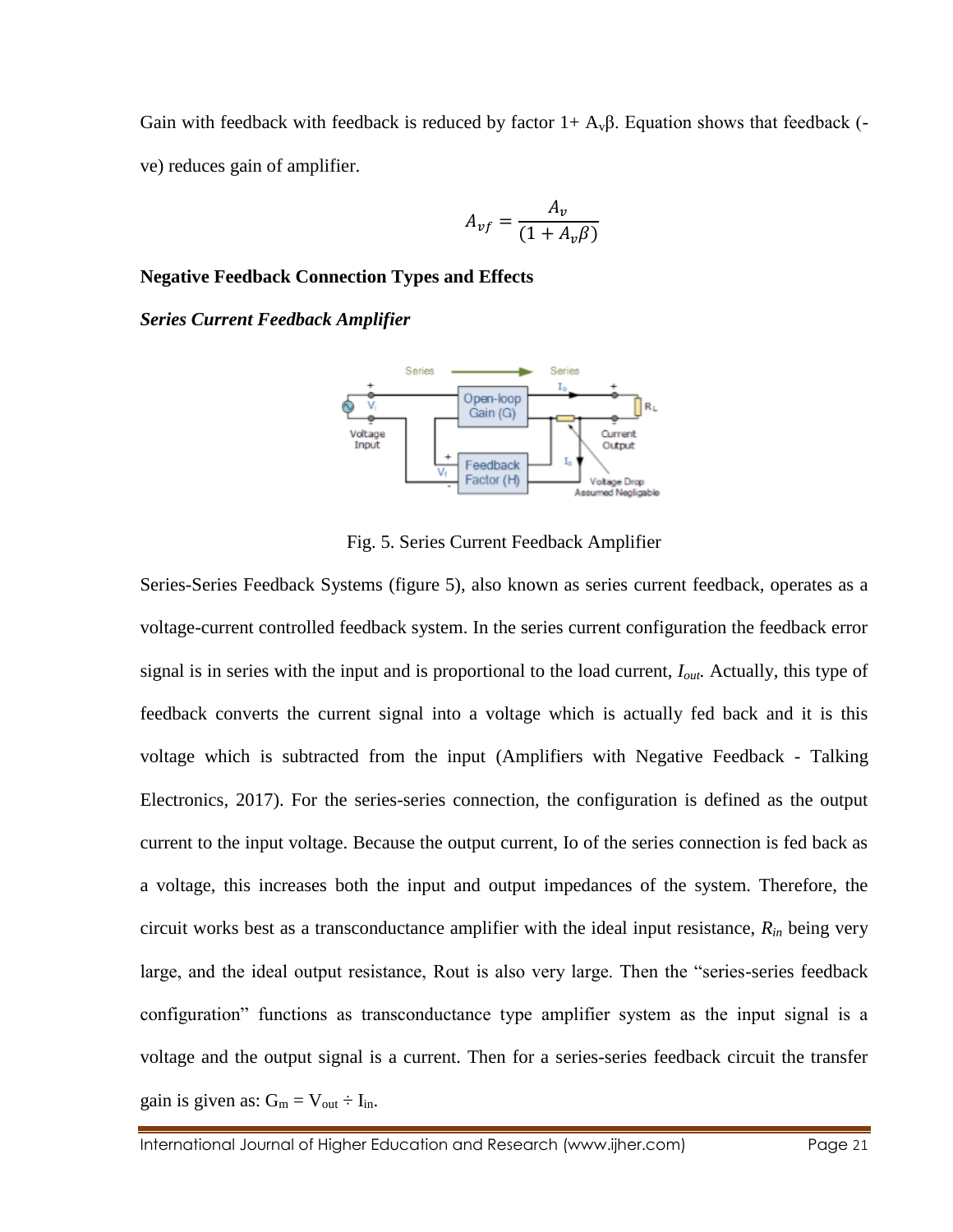#### *Series Voltage Feedback Amplifier*



Fig. 6. Series Voltage Feedback Amplifier (Tutorials)

Series-Shunt Feedback, also known as *series voltage feedback (figure 6)*, operates as a voltagevoltage controlled feedback system. The error voltage fed back from the feedback network is in *series* with the input. The voltage which is fed back from the output being proportional to the output voltage, V<sub>o</sub> as it is parallel, or shunt connected. For the series-shunt connection, the configuration is defined as the output voltage to the input voltage. Most inverting and noninverting operational amplifier circuits operate with series-shunt feedback producing what is known as a "voltage amplifier" (Tutorials). As a voltage amplifier the ideal input resistance, R<sub>in</sub> is very large, and the ideal output resistance, R<sub>out</sub> is very small. Then the "seriesshunt feedback configuration" works as a true voltage amplifier as the input signal is a voltage and the output signal is a voltage, so the transfer gain is given as:  $Av = V_{out} \div V_{in}$ .

## *Parallel Current*

Shunt-Series Feedback, also known as shunt current feedback, operates as a current-current controlled feedback system. The feedback signal is proportional to the output current, Io flowing in the load. The feedback signal is fed back in parallel or shunt with the input as shown.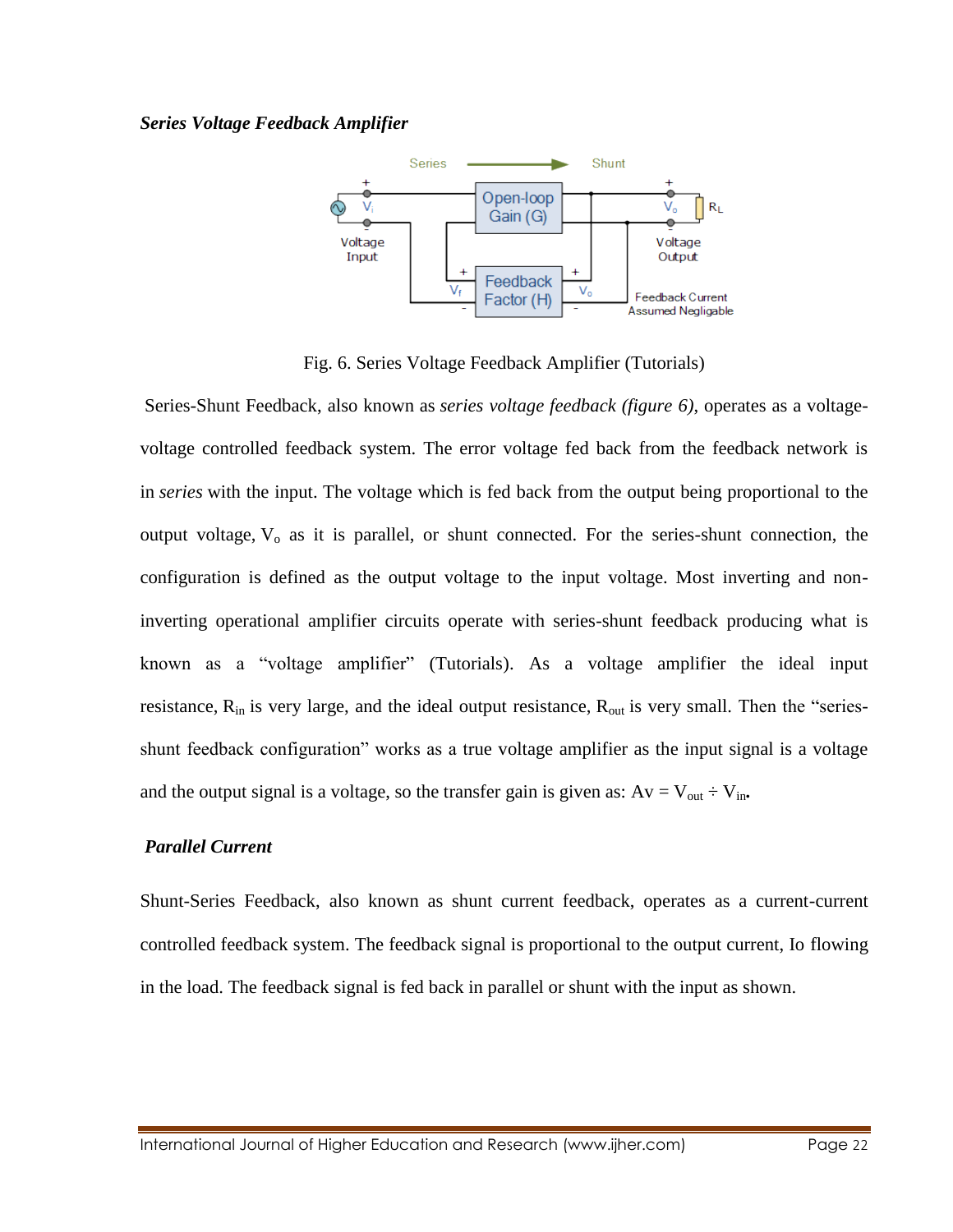

Fig. 7. Shunt-series configuration

For the shunt-series connection, the configuration is defined as the output current to the input current. In the shunt-series feedback configuration (figure 7) the signal fed back is in parallel with the input signal and as such it's the currents, not the voltages that add (Tutorials). This parallel shunt feedback connection will not normally affect the voltage gain of the system, since for a voltage output a voltage input is required. Also, the series connection at the output increases output resistance, Rout while the shunt connection at the input decreases the input resistance, *Rin*. Then the "shunt-series feedback configuration" works as a true current amplifier as the input signal is a current and the output signal is a current, so the transfer gain is given as:  $A_i = I_{out} \div I_{in}$ . [7]



## *Parallel (Shunt) Voltage*

Fig. 8. Shunt-Shunt Feedback Systems

Shunt-Shunt Feedback Systems, also known as shunt voltage feedback, operates as a currentvoltage controlled feedback system, figure 8. In the shunt-shunt feedback configuration the signal fed back is in parallel with the input signal. The output voltage is sensed and the current is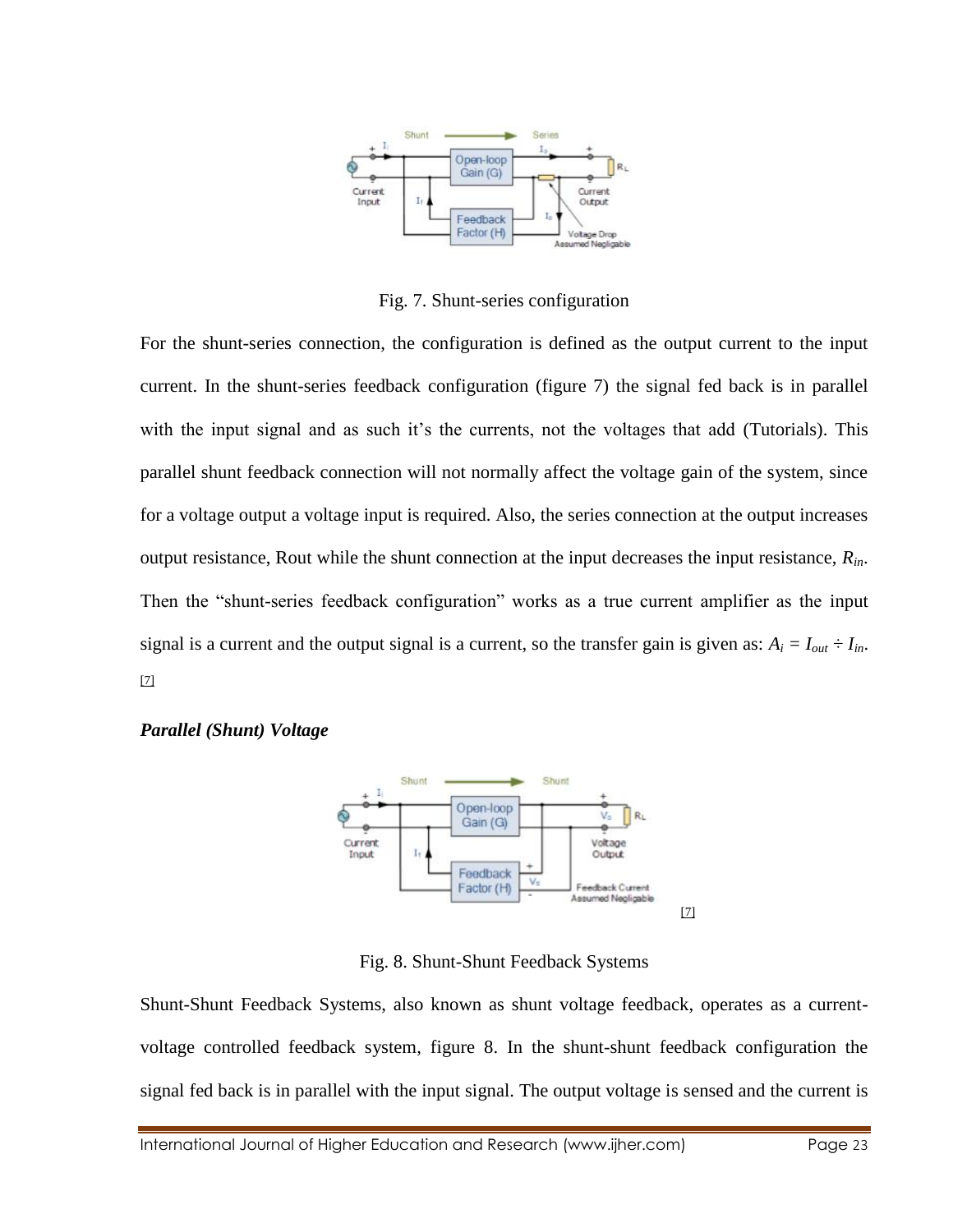subtracted from the input current in shunt, and as such it's the currents, not the voltages that subtract. For the shunt-shunt connection, the configuration is defined as the output voltage to the input current. As the output voltage is fed back as a current to a current-driven input port, the shunt connections at both the input and output terminals reduce the input and output impedance. Therefore the system works best as a transresistance system with the ideal input resistance,  $R_{in}$ being very small, and the ideal output resistance, Rout also being very small. Then the shunt voltage configuration works as transresistance type voltage amplifier as the input signal is a current and the output signal is a voltage, so the transfer gain is given as:  $Rm = I_{out} \div V_{in}$ . <sup>[2]</sup>

#### **EFFECT OF APPLYING NEGATIVE FEEDBACK TO AN AMPLIFIER**

The effect of negative feedback on an amplifier is considered in relation to gain, gain stability, distortion, noise, input/output impedance and bandwidth and gain-bandwidth product.

#### **Gain**

The gain of an amplifier is a measure of the "Amplification" of an amplifier, i.e. how much it inc reases the amplitude of signal. More precisely it is the ratio of the output signal amplitude to the i nput signal amplitude, and is given the symbol "A". it can be calculated for voltage (Av), Current (Ai), or power (Ap), when the subscript letter after the A is in lower case this refer to small signal conditions, and when the subscript is in capital letters, it refers to DC conditions (Amplifiers - Learn About Electronics). The gain or amplification for the three (3) types of amplifier can be described using the appropriate formula:

Voltage gain  $Av =$  Amplitude of output voltage  $\div$  Amplitude of input voltage.

$$
A_v = \frac{V_{out}}{V_{in}}
$$

Current gain  $Ai =$  Amplitude of output current  $\div$  Amplitude of input current.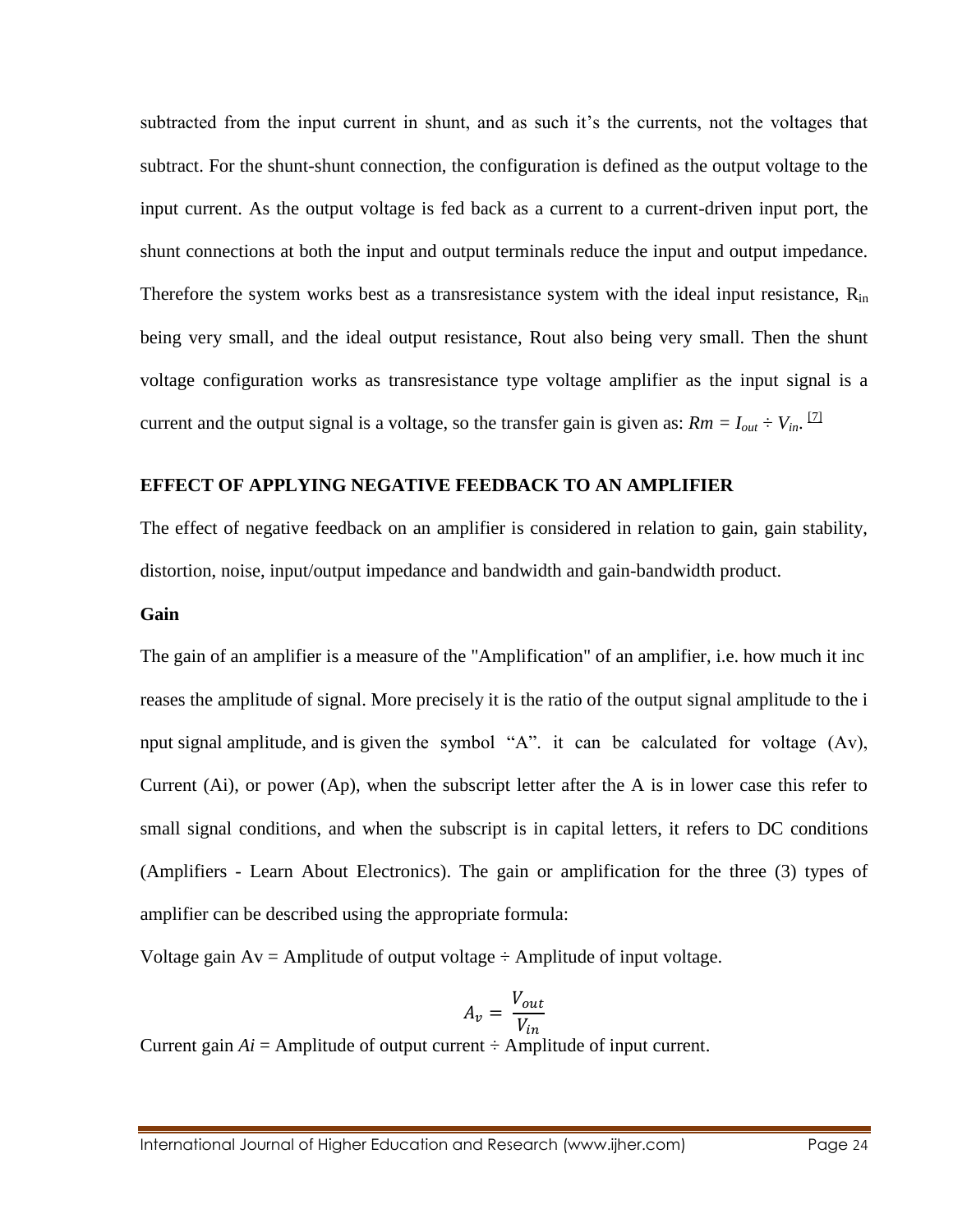$$
A_i = \frac{I_{out}}{I_{in}}
$$

Power gain  $Ap =$  Signal power out  $\div$  Signal power in.

$$
A_P = \frac{P_{out}}{P_{in}}
$$

The gain of an amplifier is governed, not only by the components (transistors etc.) used, but also by the way they are interconnected within the amplifier circuit.

#### **Gain Stability**

An important advantage of negative voltage feedback is that the resultant gain of the amplifier can be made independent of transistor parameters or the supply voltage variations (Advantages of Negative Voltage Feedback, 2017).

$$
A_{vf} = \frac{A_v}{1 + A_v m_v}
$$

For negative voltage feedback in an amplifier to be effective, the designer deliberately makes the product Av mv much greater than unity. Therefore, in the above relation, '1' can be neglected as compared to Av mv and the expression becomes (Advantages of Negative Voltage Feedback,

2017): 
$$
A_{vf} = \frac{A_v}{1 + A_v m_v} = \frac{1}{m_v}
$$

It may be seen that the gain now depends only upon feedback fraction,  $m<sub>v</sub>$  i.e., on the characteristics of feedback circuit. As feedback circuit is usually a voltage divider (a resistive network), therefore, it is unaffected by changes in temperature, variations in transistor parameters and frequency. Hence, the gain of the amplifier is extremely stable.  $[1]$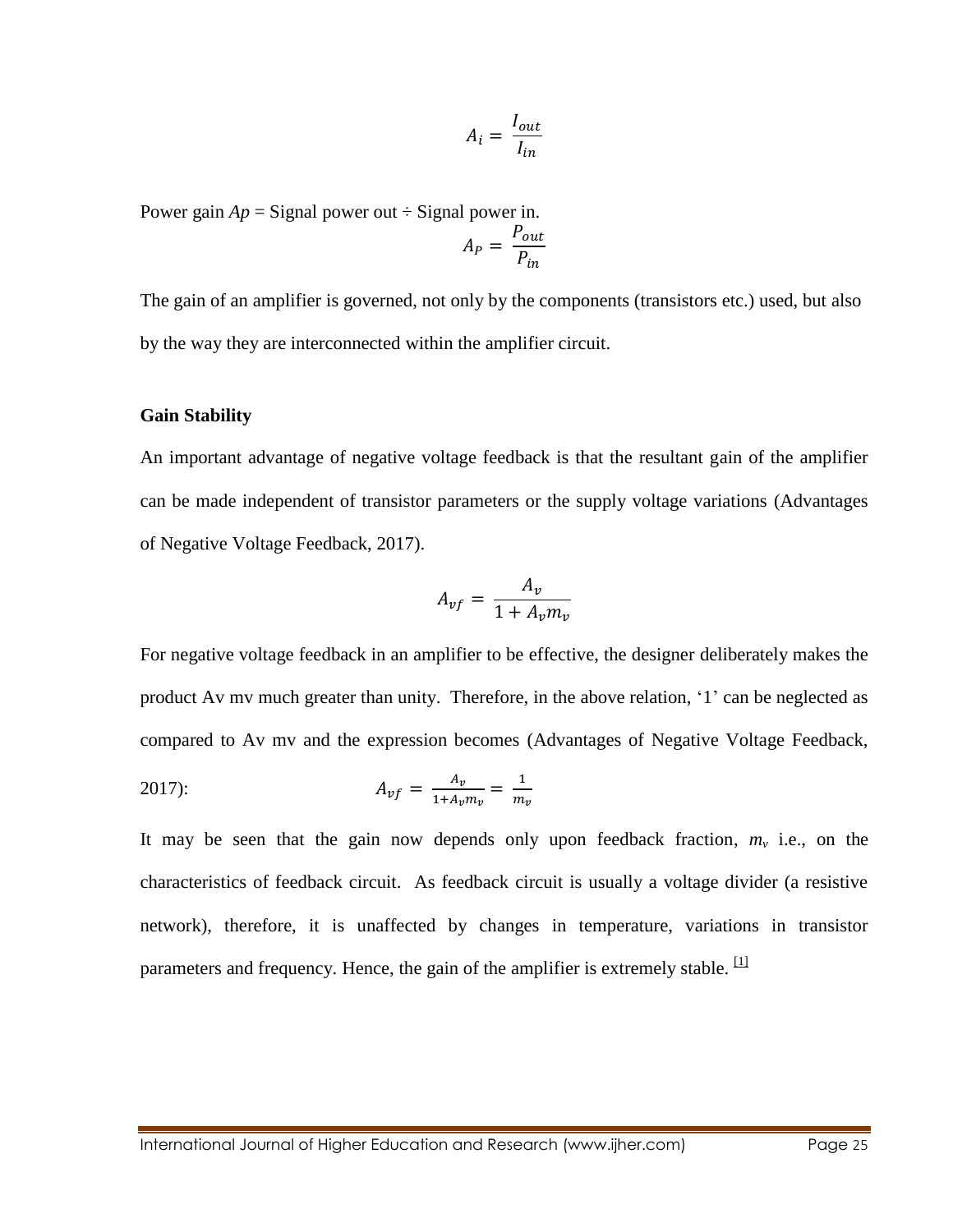#### **Distortion**

A large signal stage has non-linear distortion because its voltage gain changes at various points in the cycle. The negative voltage feedback reduces the nonlinear distortion in large signal amplifiers. It can be proved mathematically that:

$$
D_{vf} = \frac{D}{1 + A_v m_v}
$$

Where  $D =$  distortion in amplifier without feedback

 $D_{\nu f}$  = distortion in amplifier with negative feedback

It is clear that by applying negative voltage feedback to an amplifier (Advantages of Negative Voltage Feedback, 2017), distortion is reduced by a factor  $1 + A_v m_v$ .

#### **Noise**

There are numbers of sources of noise in an amplifier depending upon whether a tube or transistor is used. The noise *N* can be reduced by the factor  $1/(1+\beta A_v)$ , in a similar manner to non-linear distortion, so that the noise with feedback is given by  $N_f = \frac{N}{(1 + R)^2}$  $\frac{N}{(1+\beta A_v)}$ . However, if it is necessary to increase the gain to its original level by the addition of another stage, it is quite possible that the overall system will be noisier that it was at the start. If the increase gain can be accomplished by the adjustment of circuit parameters, a definite reduction in noise will result from the use of negative feedback.

#### **Input / Output Impedance**



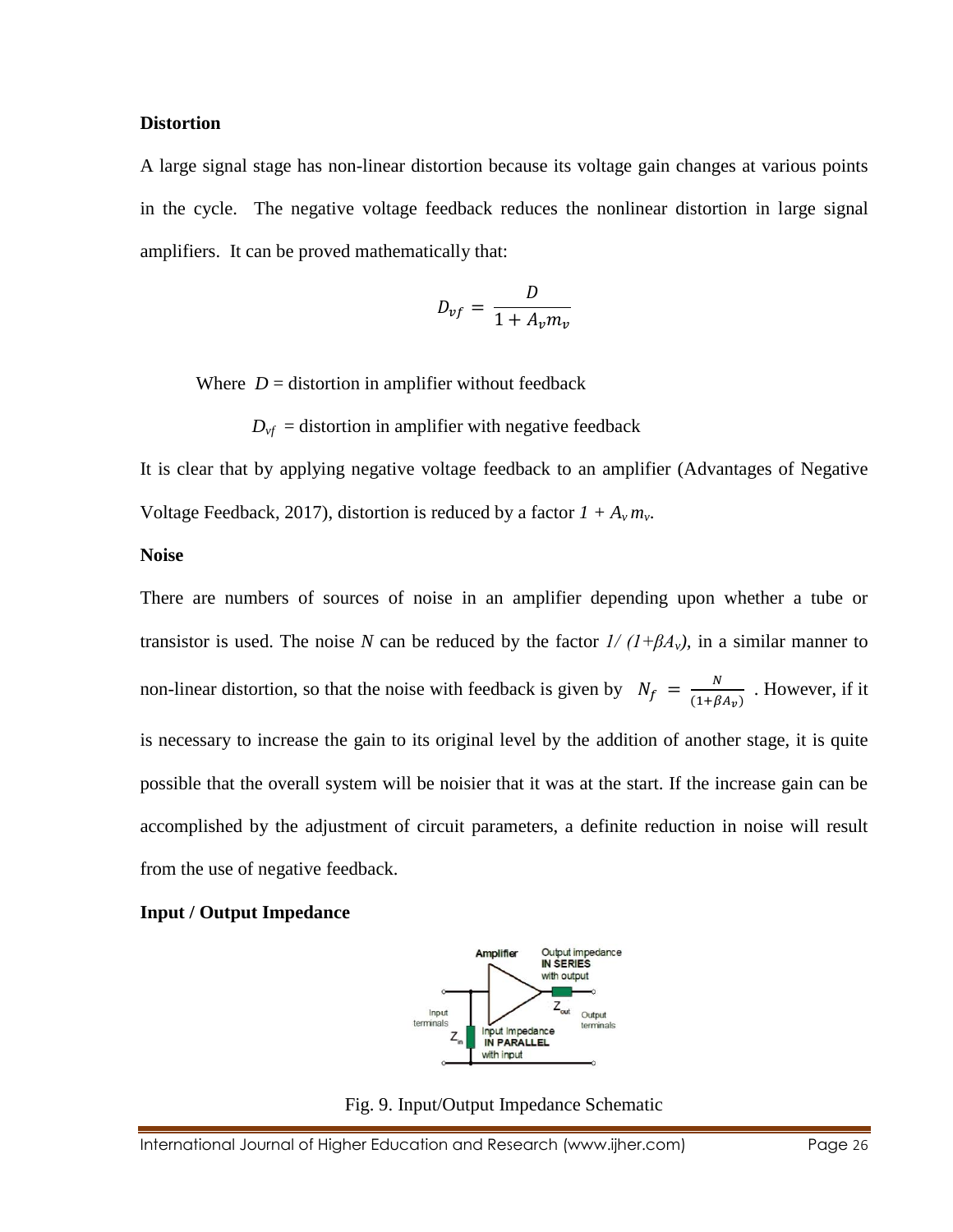The negative voltage feedback increases the input impedance and decreases the output impedance of amplifier. Such a change is profitable in practice as the amplifier can then serve the purpose of impedance matching (Sadasiva).

### **Bandwidth and Gain-bandwidth Product**



Fig. 10. Bandwidth and Gain-bandwidth Product

An important piece of information that can be obtained from a frequency response curve is the bandwidth (see figure 10) of the amplifier. This refers to the 'band' of frequencies for which the amplifier has a useful gain. Outside this useful band, the gain of the amplifier is considered to be insufficient compared with the gain at the center of the bandwidth (Eric, 2017). The bandwidth specified for the voltage amplifiers is the range of frequencies for which the amplifiers gain is greater than 0.707 of the maximum gain alternatively, decibels are used to indicate gain, the ratio of output to input voltage. The useful bandwidth would be described as extending to those frequencies at which the gain is -3db down compared to the gain at the mid-band frequency. Several ways of describing the bandwidth can be used, firstly it would be said that "the bandwidth is from 10Hz to 20kHz." Alternatively, it could be said that the bandwidth is 9kHz, centered on 774kHz" or even that it is "774 kHz plus or minus 4.5 kHz" ( Module 1.1, 2017).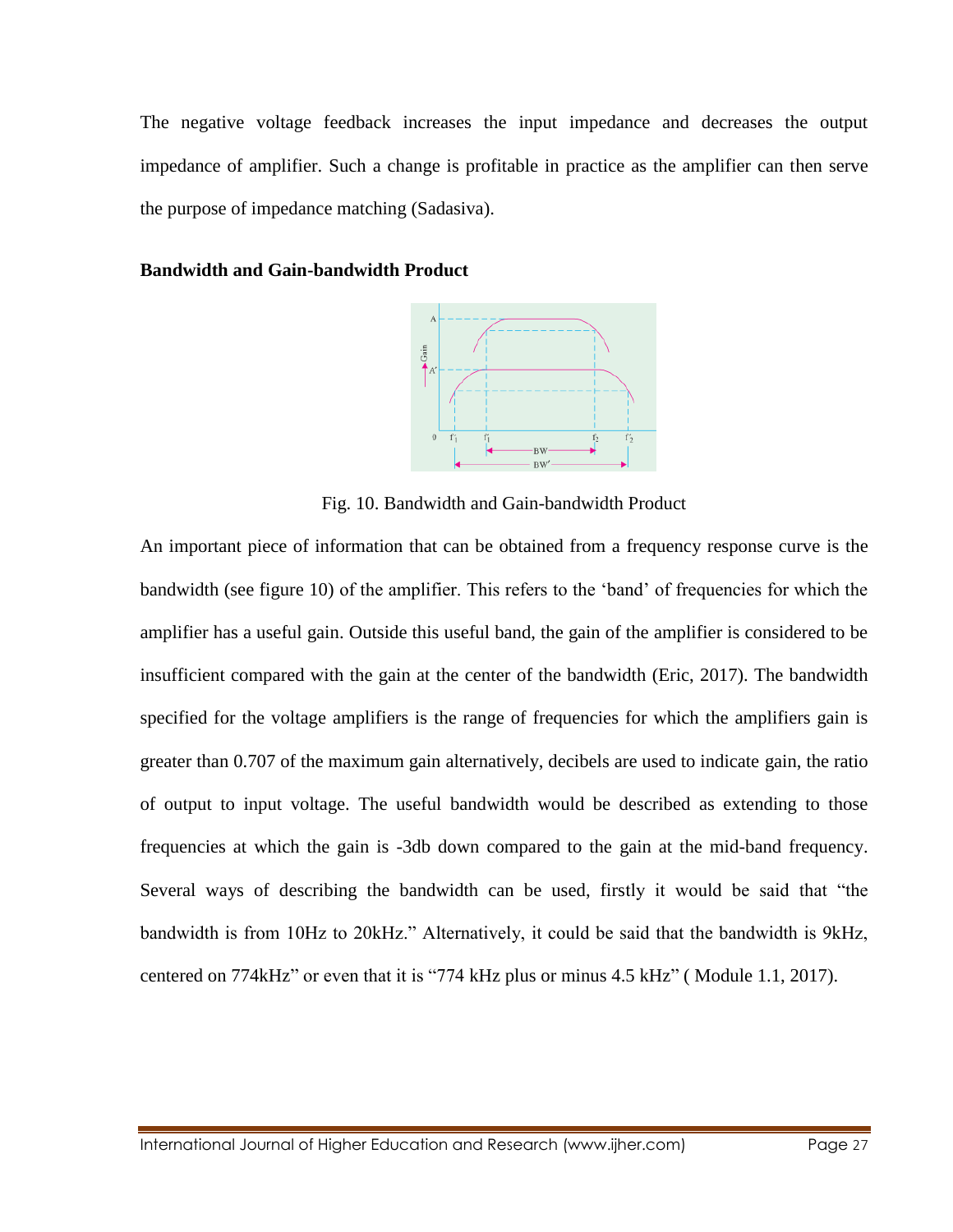

Fig. 11. Feedback principle to practical transistor circuits

Figure 11 shows biasing of the first transistor has been taken from the emitter of the second transistor. This does not save any components but introduces a new term: Feedback (actually Negative Feedback). Negative feedback provides stability to a circuit. Transistors have a very wide range of values (called parameters) such as gain and when two transistors are placed in a circuit, the gain of each transistor can produce an enormous final result when the two values are multiplied together. To control this we can directly couple two transistors and take the output of the second to the input of the first (The Transistor Amplifier - Talking Electronics).

**Principle of Operation and Characteristics of Amplifier Circuits**



Fig. 12. Diagram of an emitter follower

# **Operation**:

For the emitter follower, figure 12, the input voltage is applied between base and emitter and the resulting A.C. emitter current produces an output voltage  $(I_e R_E)$  across the emitter resistance. This voltage opposes the input voltage, thus providing negative feedback. Clearly, it is a negative current feedback circuit since the voltage feedback is proportional to the emitter current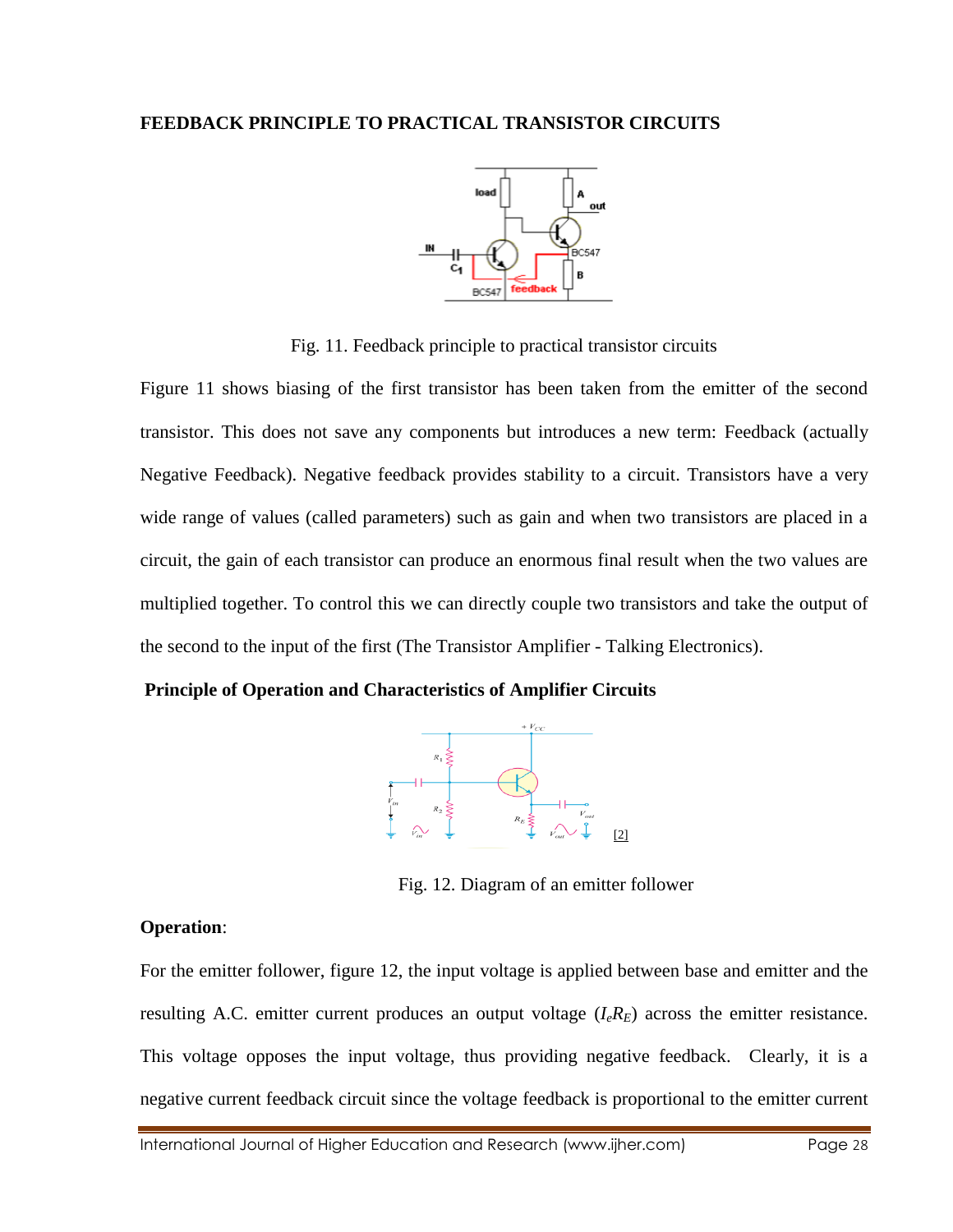i.e., output current. It is called emitter follower because the output voltage follows the input voltage.

# **Characteristics**:

The major characteristics of the emitter follower are (Rohit, 2008):

- (i) No voltage gain. In fact, the voltage gain of an emitter follower is close to 1.
- (ii) Relatively high current gain and power gain.
- (iii) High input impedance and low output impedance.
- (iv) Input and output ac voltages are in phase.

For Cathode Follower, figure 13, any impedance connected between grid and cathode is effectively multiplied by the feedback factor. The output source impedance is effectively divided by the feedback factor. Table 2 shows source follower FET amplifier characteristics. Characteristics of more amplifier circuits' topologies are illustrated in table 3 and table 4.



Fig. 13. Cathode Follower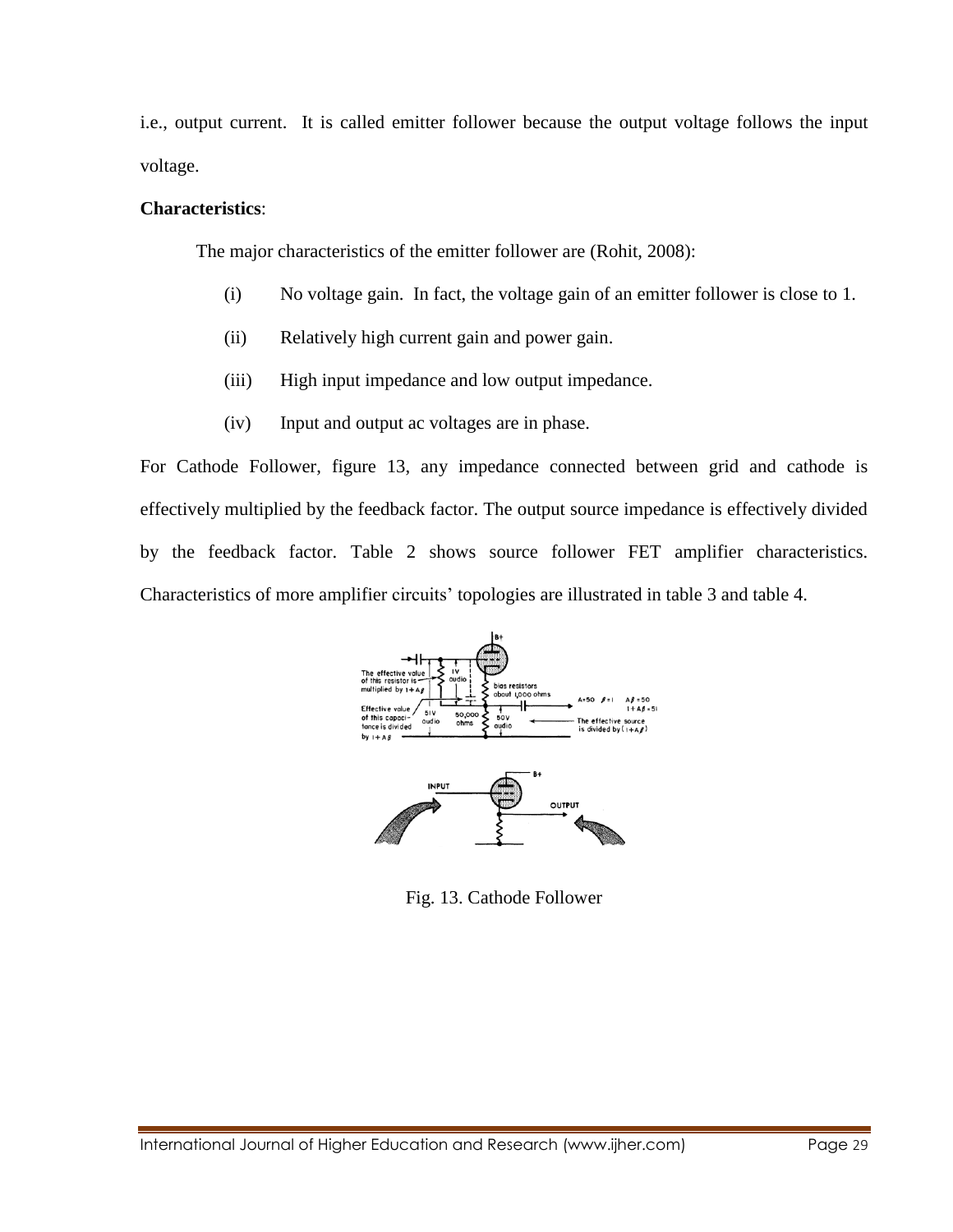| <b>Parameter</b>                  | <b>Amplifier Characteristics</b> |
|-----------------------------------|----------------------------------|
| Voltage gain                      | Zero                             |
| Current gain                      | High                             |
| Power gain                        | Medium                           |
| Input / output phase relationship | $0^{\circ}$                      |
| Input resistance                  | Very High                        |
| Output resistance                 | Low                              |

Table 2. Source follower FET amplifier characteristics

*Table 3. Amplifier Feedback Circuits comparison*

| Circuit                                     | β                   | Gain                                                | <b>Input Impedance</b>     | Output impedance                          |
|---------------------------------------------|---------------------|-----------------------------------------------------|----------------------------|-------------------------------------------|
| Voltage-series feedback<br>amplifier (VCVS) | $\frac{V_f}{V_o}$   | $A = A_V = \frac{V_O}{V_I} = 1 + (\frac{R_1}{R_2})$ | $Z_{in}(1+\beta A)$        | $Z_{\textit{\tiny out}}$<br>$(1+\beta A)$ |
| Voltage shunt feedback<br>amplifier (CCVS)  | $\frac{R_s}{R_s+R}$ | $A=R_m=\frac{V_0}{I_i}=R$                           | $\frac{R}{1+A}$            | $Z_{out}$<br>$(1 + \beta A)$              |
| Voltage series feedback<br>amplifier (VCCS) | $rac{R}{R_t+R}$     | $A = G_m = \frac{I_o}{V_i} = \frac{1}{R}$           | $Z_{in}(1+\beta A)$        | AR                                        |
| Voltage shunt feedback<br>amplifier (CCCS)  | $rac{I_f}{I_o}$     | $A = A_i = \frac{I_0}{I_1} = 1 + (\frac{R_1}{R_2})$ | $\frac{Z_{in}}{1+\beta A}$ | $Z_{\text{out}}(1+\beta A)$               |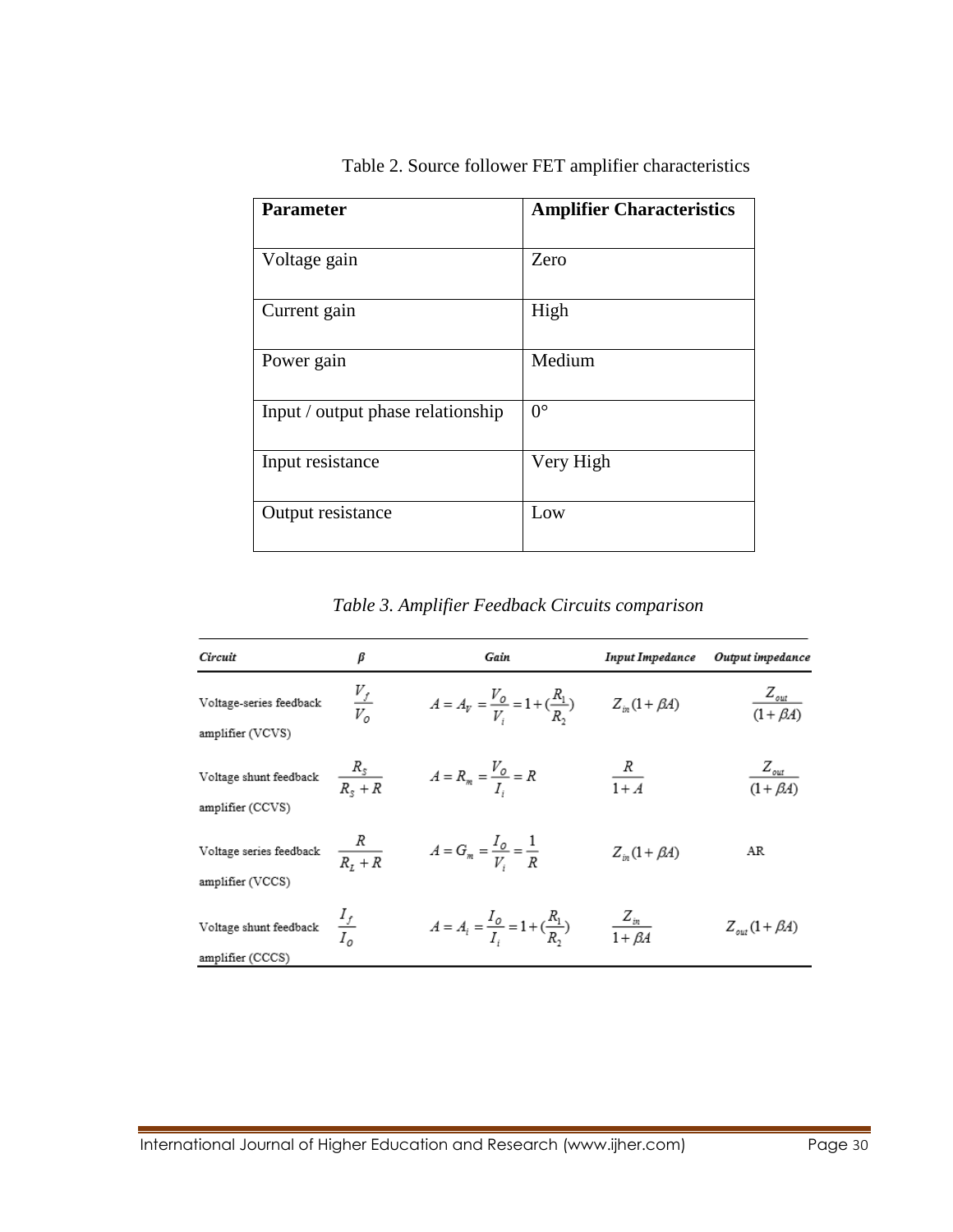| <b>Characteristics</b>  | <b>Type of Feedback</b> |           |           |           |  |
|-------------------------|-------------------------|-----------|-----------|-----------|--|
|                         | Voltage                 | Voltage   | Current   | Current   |  |
|                         | series                  | shunt     | series    | shunt     |  |
| Voltage gain            | Decreases               | Decreases | Decreases | Decreases |  |
| <b>Bandwidth</b>        | <b>Increases</b>        | Increases | Increases | Increases |  |
| <b>Harmonic</b>         | Decreases               | Decreases | Decreases | Decreases |  |
| <b>Distortion</b>       |                         |           |           |           |  |
| <b>Noise</b>            | Decreases               | Decreases | Decreases | Decreases |  |
| <b>Input Resistance</b> | <b>Increases</b>        | Decreases | Increases | Decreases |  |
| Output                  | Decreases               | Decreases | Increases | Increases |  |
| <b>Resistance</b>       |                         |           |           |           |  |

# Table 4. Characteristic of Feedback toppologies

## **CONCLUSION**

A practical amplifier has a gain of nearly one million i.e. its output is one million times the input. This shows the power of an amplifier and it is imperative to understand its working which we have been able to dissect between positive and negative feedback amplifier. With respect to the stated breakdowns, we have been able to simplify the importance of an amplifier and its value to us.

## **REFERENCES**

Module 1.1. (2017). Retrieved from Amplifier Parameters - Learn About Electronics:

www.learnabout-electronics.org/Amplifiers/amplifiers11.php